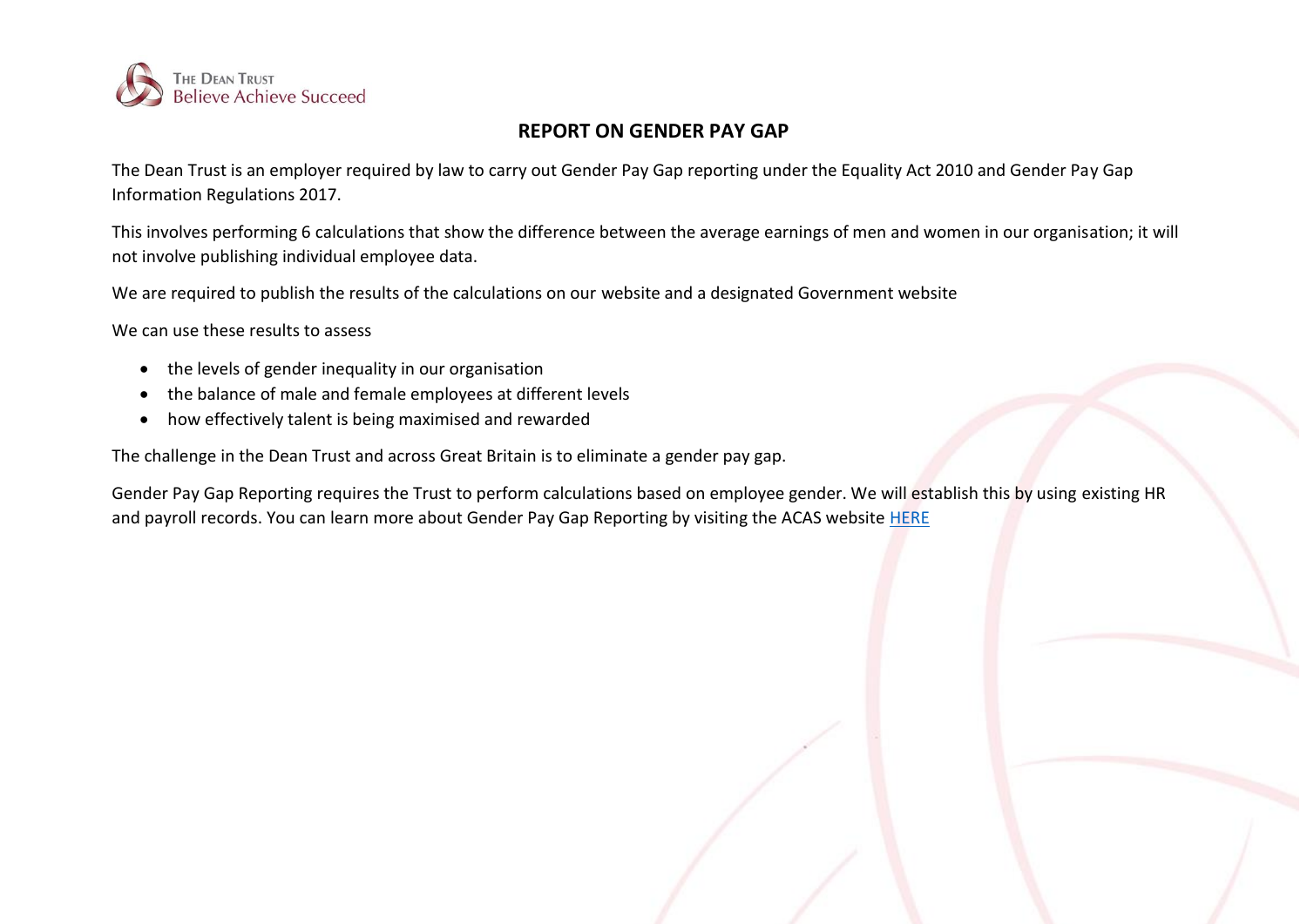

The Dean Trust supports the fair treatment of all staff irrespective of gender through our transparent recruitment, pay and professional development processes.

The Gender Pay Gap results for the 2017 period are shown in the table below

| <b>MEDIAN PAY GAP</b>    | <b>MEAN PAY GAP</b>      | <b>LOWER QUARTILE</b> | <b>LOWER MIDDLE</b> | <b>UPPER MIDDLE</b> | <b>UPPER QUARTILE</b> |
|--------------------------|--------------------------|-----------------------|---------------------|---------------------|-----------------------|
|                          |                          |                       | <b>QUARTILE</b>     | <b>QUARTILE</b>     |                       |
| 26.0% lower for<br>women | 20.5% lower for<br>women | 18.5% M<br>81.5% F    | 22.6% M<br>77.4% F  | 39.1% M<br>60.9% F  | 38.5% M<br>61.5%F     |

## **No bonuses were paid to any member of staff for the reporting period**

The Trust adopts pay scales for all teachers that are agreed nationally and are aligned annually to the School Teachers Pay and Conditions Document. For non-teaching staff the Trust adopts pay scales set by the National Joint Council (NJC). Within the Dean Trust all teachers at all academies and some support staff in certain academies progress through pay scales for their grade based on performance irrespective of gender.

In all of the quartiles and overall there is a significantly higher proportion of women particularly in the lower and lower middle quartiles. This illustrates that the overall mean gender pay gap arises predominantly as a result of the proportion of women who work in lower pay grades particularly for non-teaching staff.

To provide a more detailed analysis and to further illustrate relative pay gaps, the Trust has also reported the results for both teaching and support staff separately in the table below.